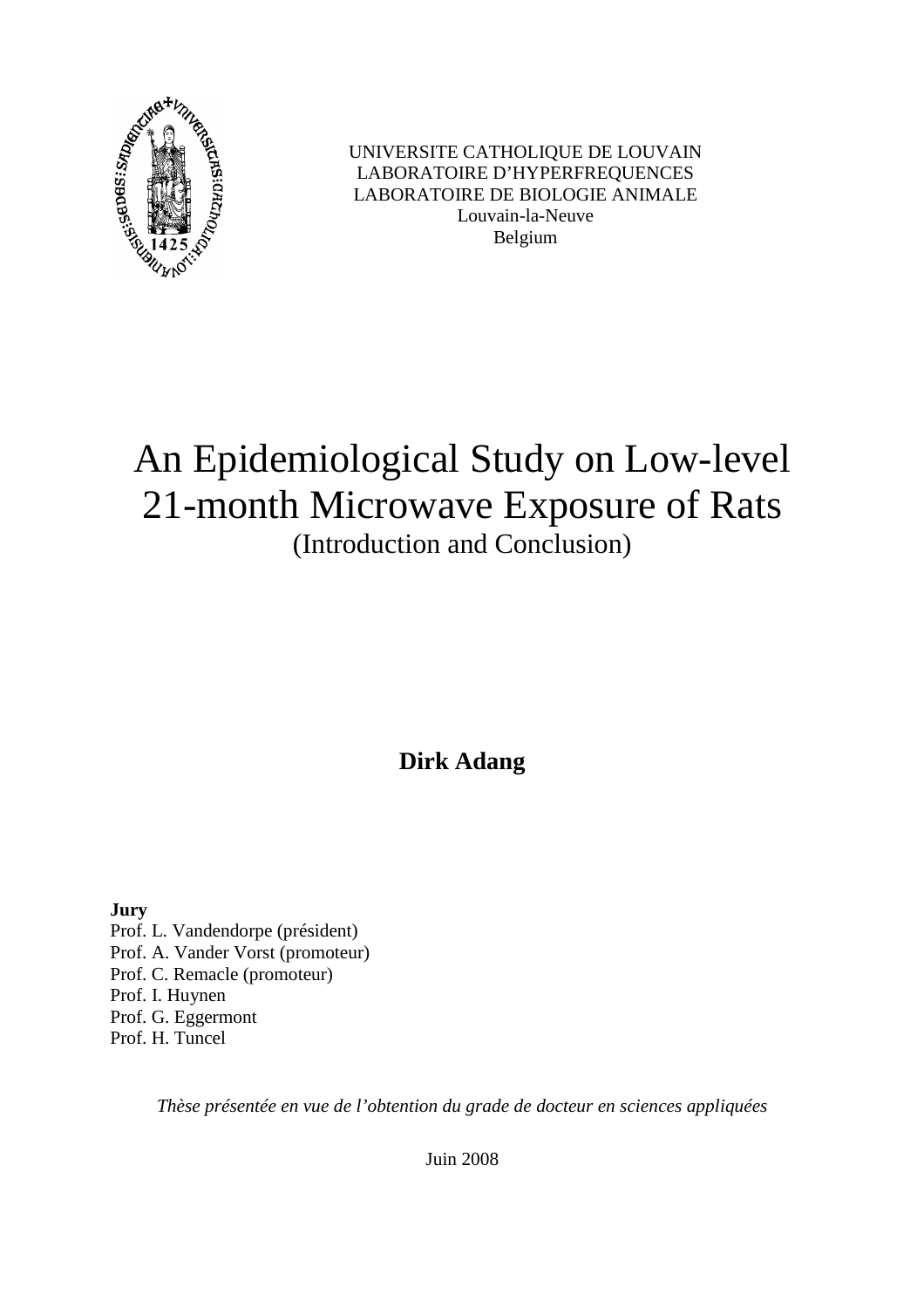#### *Acknowledgments*

*I would like to thank all people who helped me to make this thesis possible.* 

*I would like to thank my supervisors, Professor André Vander Vorst and Professor Claude Remacle, for giving me the opportunity to undertake this study, for guiding the entire scientific process starting from the very beginning, the design of the experimental protocol, through assisting me in resolving practical problems during the set-up of this long-term experimental project till the distillation of all experimental work into a final scientific report in the shape of this present doctoral thesis. I am very grateful to the numerous weekly and sometimes even daily conversations I had with Professor André Vander Vorst during which I could reflect and exchange ideas and opinions about the current topic of the biological effects of microwaves, and discuss possible options when choices had to be made. I acknowledge Professor Claude Remacle for his kindness in offering me the necessary housing for my rats in the animal facilities at UCL. I will always remember his flexibility and friendliness in our regular meetings on the more biological/experimental aspect of my doctoral thesis.* 

*My gratitude also goes to the members of the jury, Professor Isabelle Huynen, Professor Gilbert Eggermont, Professor Handan Tuncel, as well as the chairman Professor Luc Vandendorpe for having accepted to read the manuscript, and for valuable comments and suggestions which helped me to improve the text of this thesis. I especially thank Professor Isabelle Huynen, member of the supervision committee of my PhD thesis, for her rigorous scientific input as well as for her empathy, her big-hearted and concrete support, and for being there when I wanted to rely on a second opinion.* 

*Thanks to Roger Ilsbroux and Alain Wallet who assisted me daily, weekends included, in the continuously care for the rats. Thanks also for having lent me a hand at the time I was performing the blood sampling of the rats.* 

*I have a thought for Robert Platteborze, who helped me in the realization of the transmitting part of the exposure units for rats. Thanks to François Hubin for his logistic support.* 

*I thank my colleagues and friends from UCL, especially from Microwave Laboratory, Animal Biology and the Veterinary Department. I really appreciated the professional and other talks we had in a kindhearted atmosphere. I would like to thank Professor DVM André Moens and Professor DVM Isabelle Donnay for the periodically health surveillance of my rats. Thanks to Professor Dominique Lison, Professor François Huaux, and Dr. Jean-François Heilier of the Toxicology and Occupational Medicine Department of the Faculty of Medicine of UCL for performing the blood analysis. I wish to recognize the members of the Institut de Statistique at UCL for having supervised the statistical part of my thesis.* 

*An expression of thanks without mentioning the Belgian Defence would be far from complete. It is thanks to the support of the entire hierarchy that this work has been made possible. I thank in the first place the services of Major General Albert Husniaux, involved with the coordination of the scientific research within Defence, who financed this study. My gratitude goes also to the members of the successive Assistant Chiefs of Staff Well-Being, Lieutenant-General Alain Devignon, Secretary-General Catherina Geernaert, Colonel Marc Dewilde, and Major General Philippe Martin, and coworkers of the Health Section. I would like to thank Dr. Christian Dugauquier for his assistance in the anatomopathological analysis of five of my rats.*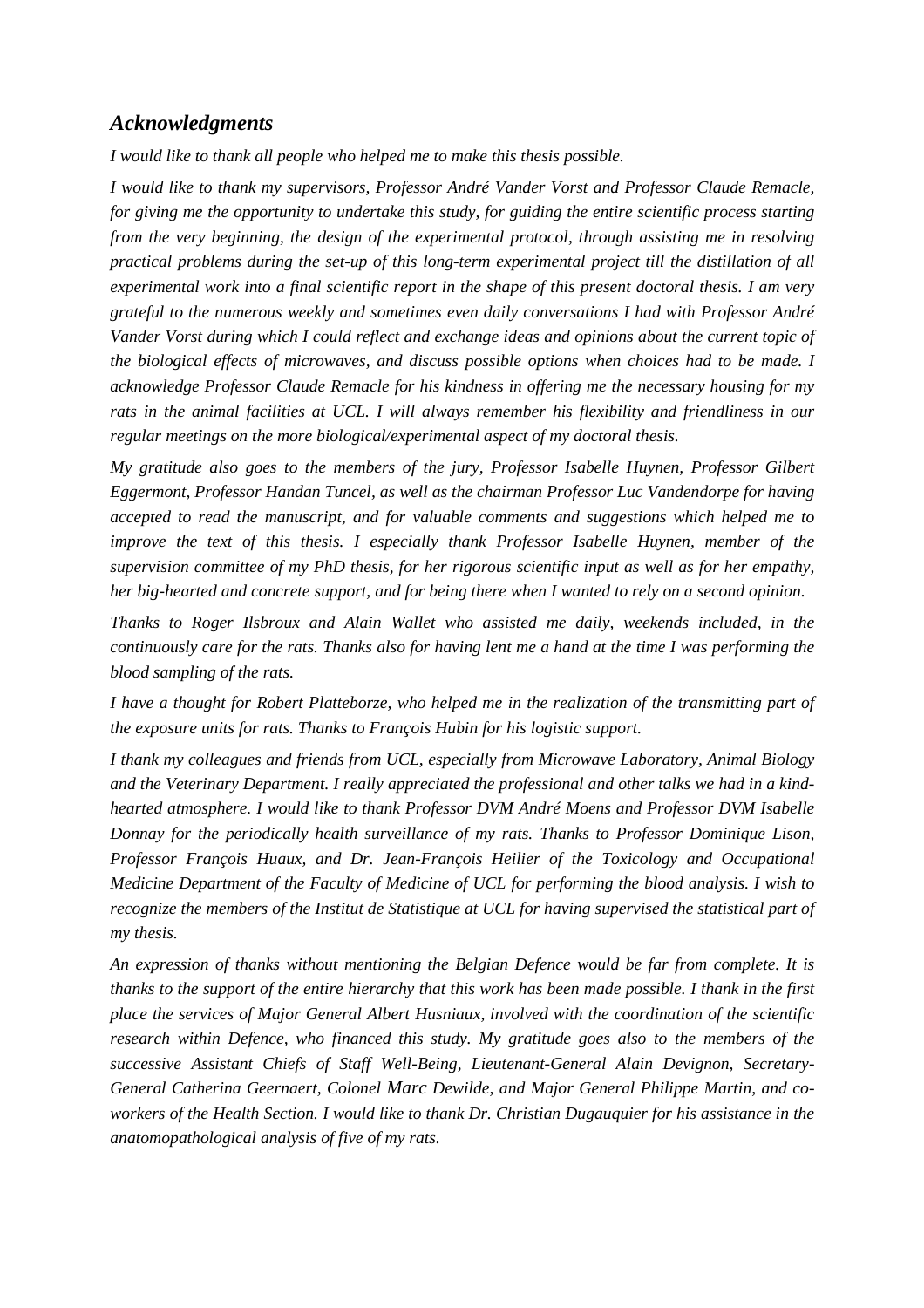*I heartily thank my parents and my brother and sister-in-low, Erik and Erna, for the support throughout this complex and demanding undertaking. I would like to express my deep gratitude for their sympathy, their empathy and infinite patience during the genesis of the doctoral thesis at issue. One person I am especially indebted to is to my dear friend Inge who contributed in many ways to the realization of this thesis. She was always there when I needed it.* 

*Finally, I dedicate this work to my mother.*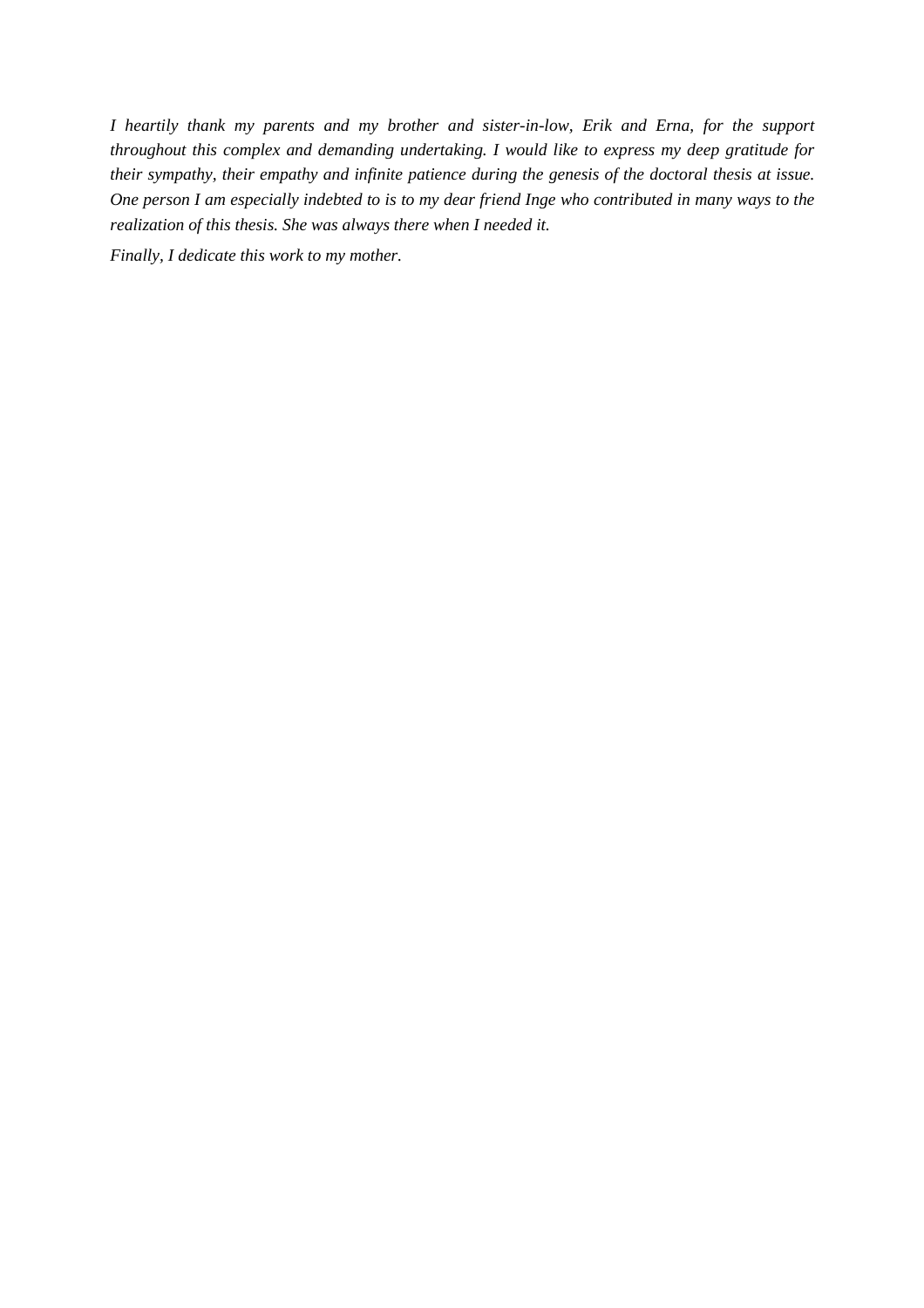# **Table of contents**

|           | 1.2. Advantage of an Animal Study Compared to a Human Epidemiological Study  6            |  |
|-----------|-------------------------------------------------------------------------------------------|--|
|           |                                                                                           |  |
|           |                                                                                           |  |
|           | 2.1. Today's Radio Frequency Environment Used as a Basic Criterion for the Selection of   |  |
|           |                                                                                           |  |
|           |                                                                                           |  |
|           | 2.2. Continuous Waves vs. Pulsed Waves: Indication of a                                   |  |
|           |                                                                                           |  |
|           |                                                                                           |  |
|           |                                                                                           |  |
|           | 2.3. Thermal, Athermal, Non-Thermal, Microthermal, and Isothermal Effects of Radiation 30 |  |
|           |                                                                                           |  |
| $2.4.1$ . |                                                                                           |  |
| 2.4.2.    | The Influence of Microwave Exposure on the                                                |  |
|           |                                                                                           |  |
|           |                                                                                           |  |
|           |                                                                                           |  |
|           |                                                                                           |  |
|           |                                                                                           |  |
|           |                                                                                           |  |
|           |                                                                                           |  |
|           |                                                                                           |  |
|           |                                                                                           |  |
|           |                                                                                           |  |
|           |                                                                                           |  |
|           |                                                                                           |  |
|           |                                                                                           |  |
|           |                                                                                           |  |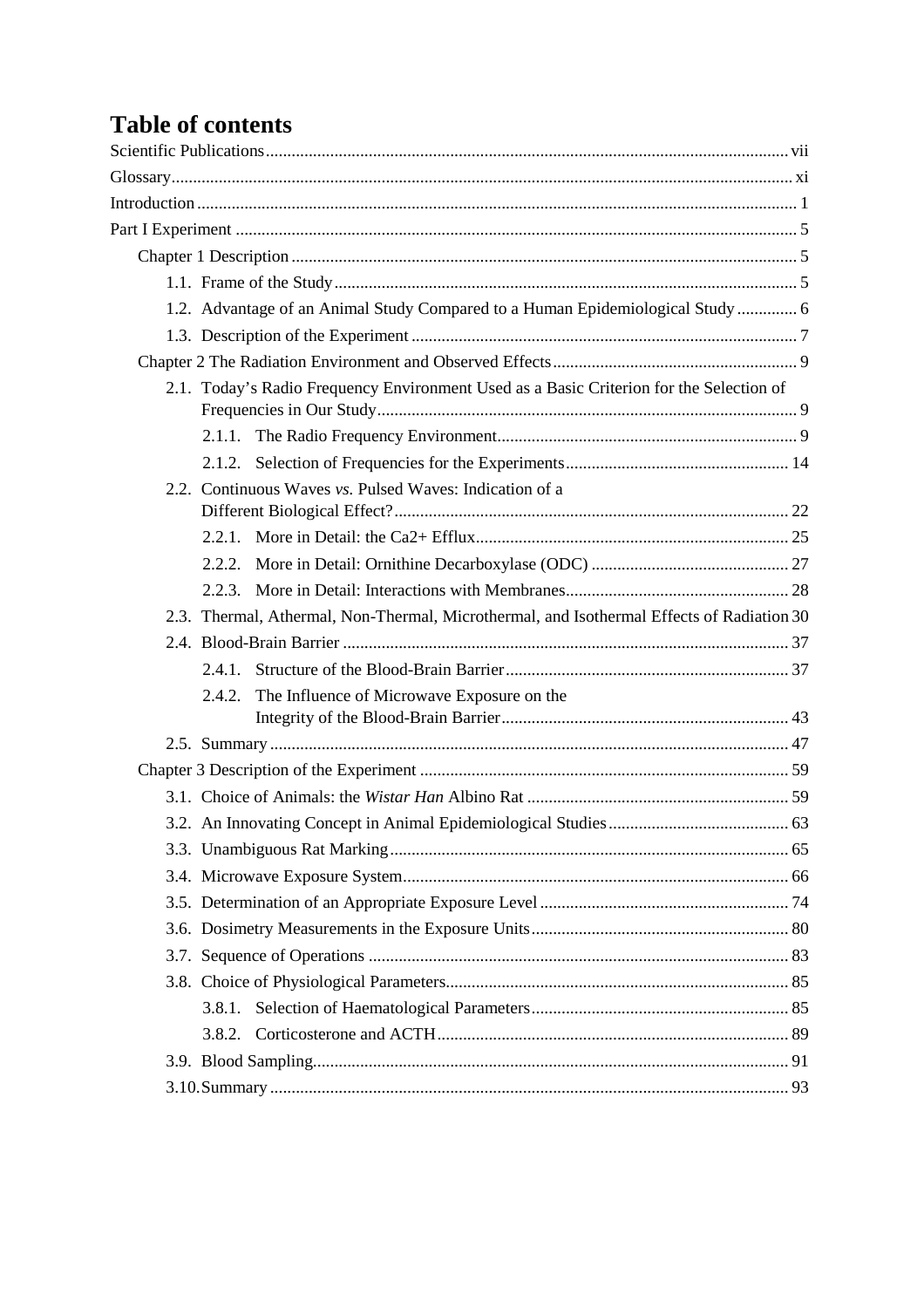| 1.2.2.                                                                       |  |
|------------------------------------------------------------------------------|--|
| 1.2.3.                                                                       |  |
| 1.2.4.                                                                       |  |
| 1.2.5.                                                                       |  |
|                                                                              |  |
|                                                                              |  |
| 1.2.8.                                                                       |  |
| 1.2.9.                                                                       |  |
|                                                                              |  |
|                                                                              |  |
| 1.3.2.                                                                       |  |
| 1.3.3.                                                                       |  |
|                                                                              |  |
|                                                                              |  |
|                                                                              |  |
|                                                                              |  |
|                                                                              |  |
|                                                                              |  |
|                                                                              |  |
|                                                                              |  |
|                                                                              |  |
|                                                                              |  |
| 2.9. The Underlying Mechanism for Biological Effects: a Hypothesis  142      |  |
|                                                                              |  |
|                                                                              |  |
| 1.1. Preliminary Results of a Trial Session – Onset for Further Research 145 |  |
|                                                                              |  |
|                                                                              |  |
|                                                                              |  |
| 1.5. Behavioural Study Regarding Possible Cognitive Effects                  |  |
|                                                                              |  |
|                                                                              |  |
|                                                                              |  |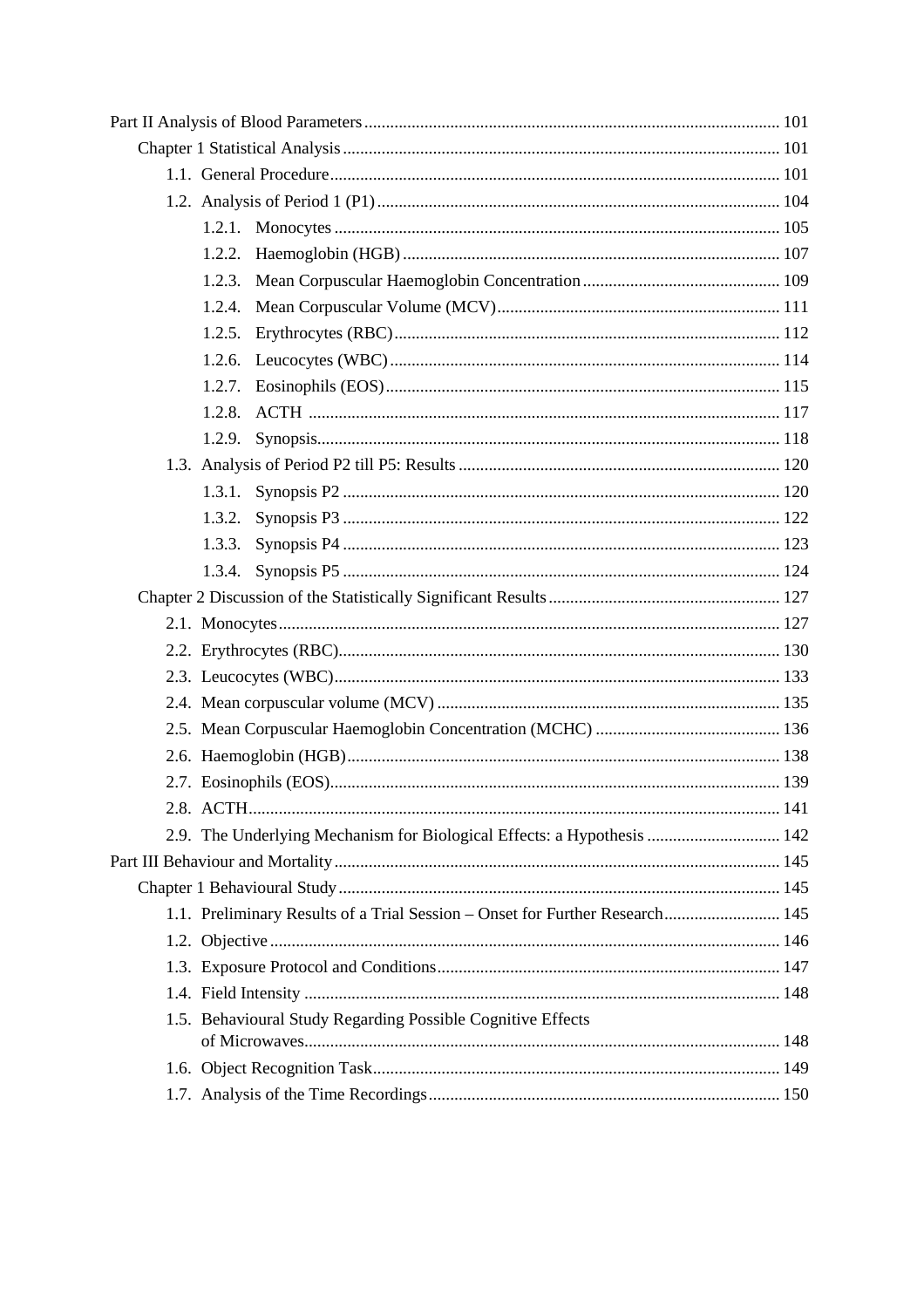|      | 2.2. Comparing Mortality in Exposed Groups of Rats with     |     |
|------|-------------------------------------------------------------|-----|
|      |                                                             |     |
|      | 2.3. Mortality Rate after a 3-month Follow-up Post Exposure |     |
|      |                                                             |     |
|      |                                                             |     |
|      |                                                             |     |
|      |                                                             |     |
|      |                                                             |     |
|      |                                                             |     |
|      |                                                             |     |
|      |                                                             |     |
|      |                                                             |     |
|      |                                                             |     |
|      |                                                             |     |
|      |                                                             |     |
|      |                                                             |     |
|      |                                                             |     |
|      |                                                             |     |
|      | 2.1.2.                                                      |     |
|      |                                                             |     |
|      |                                                             |     |
|      |                                                             | 208 |
|      |                                                             |     |
|      |                                                             |     |
| A.1. |                                                             |     |
| A.2. |                                                             |     |
| A.3. |                                                             |     |
| A.4. |                                                             |     |
| A.5. |                                                             |     |
| A.6. |                                                             |     |
| A.7. |                                                             |     |
| A.8. |                                                             |     |
| A.9. |                                                             |     |
|      |                                                             |     |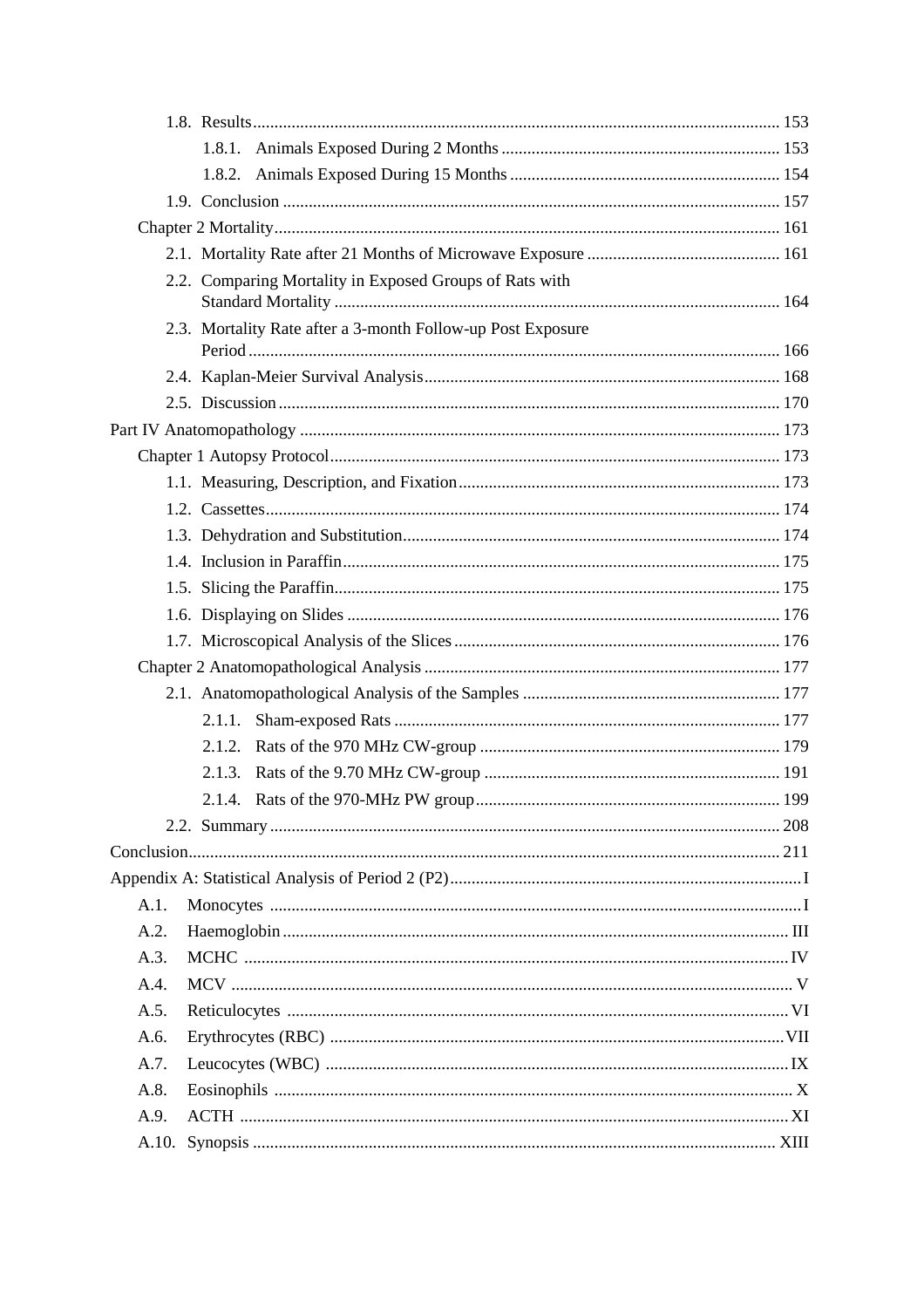| B.1.        |  |
|-------------|--|
| B.2.        |  |
| <b>B.3.</b> |  |
| <b>B.4.</b> |  |
| B.5.        |  |
| B.6.        |  |
| <b>B.7.</b> |  |
| <b>B.8.</b> |  |
| <b>B.9.</b> |  |
|             |  |
|             |  |
|             |  |
|             |  |
| C.1.        |  |
| C.2.        |  |
| C.3.        |  |
| C.4.        |  |
| C.5.        |  |
| C.6.        |  |
|             |  |
| C.7.        |  |
| C.8.        |  |
| C.9.        |  |
| C.10.       |  |
|             |  |
|             |  |
|             |  |
| D.1.        |  |
| D.2.        |  |
| D.3.        |  |
| D.4.        |  |
| D.5.        |  |
| D.6.        |  |
| D.7.        |  |
| D.8.        |  |
| D.9.        |  |
|             |  |
|             |  |
|             |  |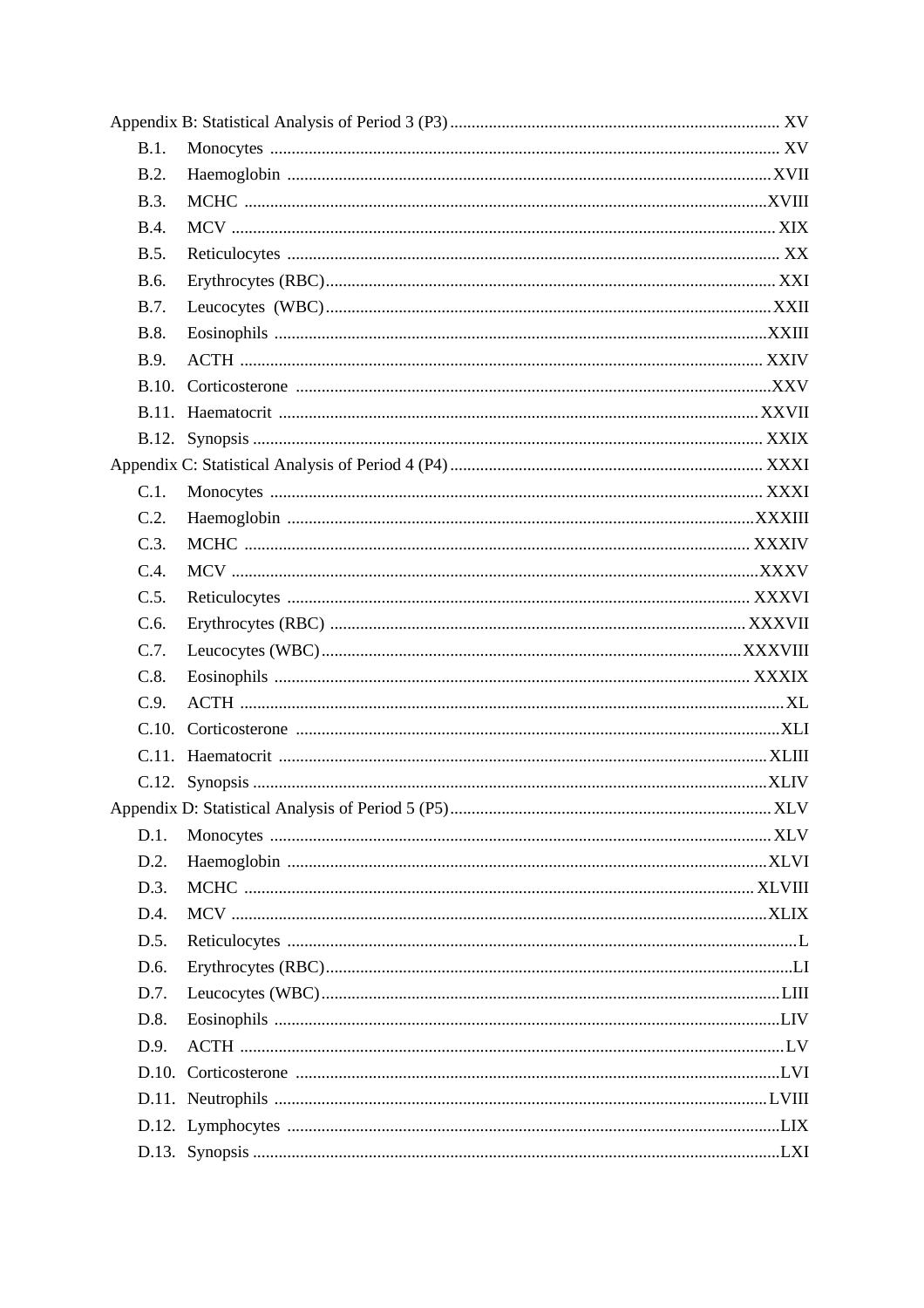### **Scientific Publications International Conferences with Reading Committee**

- [1] **D. Adang**, B. Campo, and A. Vander Vorst, "Has a 970 MHz pulsed exposure an effect on the memory related behaviour of rats?" in *Proceedings of the European Microwave Week*, *EuMC*, Manchester, United Kingdom, pp.135-138, September 10-15 2006.
- [2] **D. Adang** and A. Vander Vorst, "First Results of a long-term epidemiological study on lowlevel microwave exposure of rats," in *Proceedings of the IEEE MTT-S International Microwave Symposium*, San-Francisco, USA, session TH3E Biological Effects and Medical Applications, June 11-16 2006.
- [3] **D. Adang** and A. Vander Vorst, "A Low-thermal 1 GHz exposure of 120 *Wistar* albino rats: a first indication of possible biological effects," in *Proceedings of the Benelux URSI meeting*, Eindhoven, the Netherlands, p. 35, May 12 2006.
- [4] **D. Adang**, "The immune system of freely moving rats under the influence of a 1 GHz and 10 GHz electromagnetic field," in *Proceedings of the EHE'06 International Conference on Electromagnetic Fields, Health and Environment*, Madeira, Portugal, pp. 2.51-2.55, April 27-29 2006.
- [5] **D. Adang**, "Immune system based experimental epidemiological research regarding possible biological effects of cellular phone radiation," in *Proceedings of the Annual European Cancer Prevention Symposium*, Blankenberge, Belgium, November 4-5 2005.
- [6] **D. Adang**, C. Remacle, and A. Vander Vorst, "Long-term and low-thermal biological effects of microwaves *(Invited)*," in *Proceedings of the Third International Conference on Environmental Health Risk*, Bologna, Italy, pp. 397-404, September 14-16 2005.
- [7] **D. Adang** and A. Vander Vorst, "A long-term animal study concerning the biological effects of radar radiation," in *Proceedings of the UNESCO/WHO Seminar and NATO Advanced Research Workshop on Molecular and Cellular Mechanisms of Biological Effects of EMF*, Yerevan, Armenia, pp. 90-91, March 1-5 2005.
- [8] **D. Adang**, "The possible long-term effects of microwaves: a low-level exposure approach," in *Proceedings of the URSI Forum*, Brussels, Belgium, 1p., December 10 2004.
- [9] **D. Adang** and A. Vander Vorst, "Long-term epidemiological study on low-level microwave exposure of rats," in *Proceedings of the European Microwave Week 2004*, Amsterdam, The Netherlands, October 11-15 2004.
- [10] **D. Adang** and A. Vander Vorst, "An experimental study on rats to trace possible low-thermal effects of non-ionizing radiation," in *Proceedings of the Biological Effects of Electromagnetic Fields, 3rd International Workshop*, Kos, Greece, pp. 829-831, October 4-8 2004.
- [11] B. Stockbroeckx and **D. Adang**, "Modelling people exposure to military radar fields," in *Proceedings of the Biological Effects of Electromagnetic Fields, 3rd International Workshop*, Kos, Greece, pp. 232-238, October 4-8 2004.
- [12] **D. Adang** and A. Vander Vorst, **"**The Possible Influence of Microwaves on Leucocytes: an In Vivo Method," in *Proceedings of The BioElectroMagnetic Society (BEMS)*, Washington DC, USA, p. 261, June 20-24 2004.
- [13] **D. Adang**, "A stress-reducing design to set-up a long-term study on the athermal biological effects of microwaves," in *Proceedings of the URSI Forum*, Brussels, Belgium, 1 p., January 18 2004.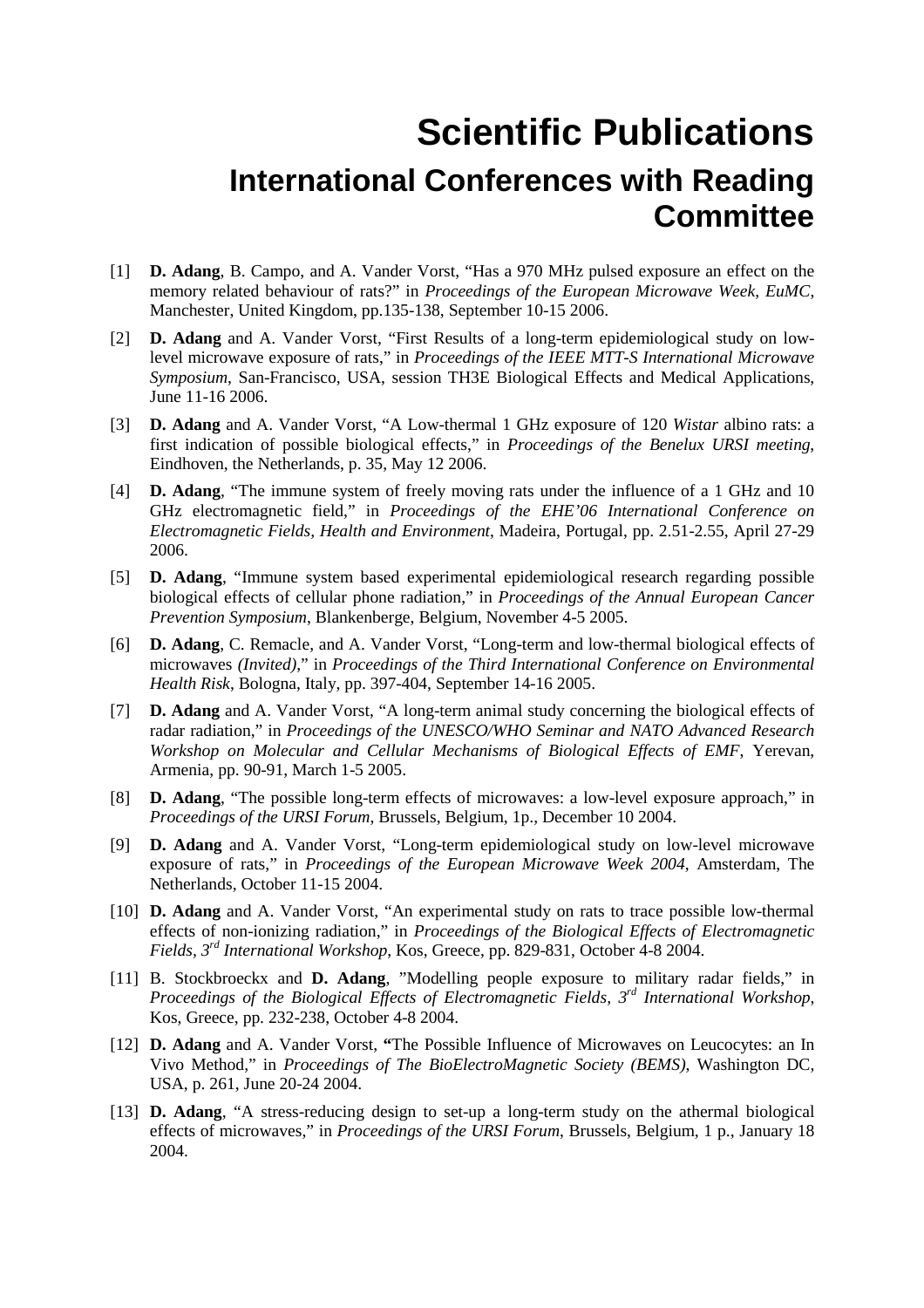- [14] **D. Adang**, M. Zizi, and A. Vander Vorst, "A long-term study on the athermal biological effects of microwaves," in *Proceedings of the 6th International Congress of the European Bioelectromagnetics Association*, Budapest, Hungary, p. 204, November 13-15 2003.
- [15] **D. Adang** and A. Vander Vorst, "A research project on the biological effects of microwaves : status praesens," in *Proceedings of 10 jaar Milieu en Gezondheid in België en Europa*, KULeuven, Leuven, Belgium, p. 133, October 11 2003.
- [16] **D. Adang** and A. Vander Vorst, "A practical concept for a long-term study on the athermal (low-level) biological effects of microwaves (radar radiation) on rats," *2nd Environmental Health Risk International Conference*, Catania, Italy, September 16-19 2003.
- [17] **D. Adang**, "Study on the long-term athermal biological effects of radar radiation on rats," in *Proceedings of the URSI Forum*, Royal Military Academy, Brussels, Belgium, December 13, 1 p., 2002.

### **Reports, Periodicals and Oral Presentations**

- [1] **D. Adang**, Belgian representative in *NATO Human Factors and Medicine/ET-089 meeting*, "Biomedical aspects of non-ionizing radiations", Paris, France, October 30-31 2007.
- [2] **D. Adang,** "La continuité des contrôles nucléaires est assurée," *Prevent Actua 2007/02*, January 2007.
- [3] W. Joseph, L. Martens**, D. Adang** *et al.*, "Electrostress at home: fact or fiction?," Expert Workshop on Biological Effects of Non-Ionizing Radiation at Home, viWTA Dossier n° 6, Flemish Parliament, Brussels, 2007.
- [4] **D. Adang,** Active member of *Common European Priority Area 1 (CEPA-1) ERG 101.013 meeting on Biological Effects of Electromagnetic Radiation*, "Biological effects of radar radiation: a long-term 1 GHz exposure of freely moving rats", The Hague, the Netherlands, November 21-22 2006.
- [5] **D. Adang,** "Arrêté royal ondes ionizantes changé," *Prevent Actua 2006/14*, July 2006.
- [6] **D. Adang**, "Directive relative aux Rayonnements Optiques Artificiels," *Prevent Actua 2006/10*, May 18 2006.
- [7] **D. Adang**, Active member of *CEPA-1 (ERG 101.013),* "Report on an ongoing long-term experimental study on possible EMF effects," Stockholm, Sweden, May 17-18 2006.
- [8] **D. Adang,** "Interdiction totale pour les paratonnerres radioactifs", *Prevent Actua 2006/5*, March 2006.
- [9] **D. Adang,** Active member of *CEPA-1 (ERG 101.013) on Biological Effects of Electromagnetic Radiation*, "In vivo study on possible biological effects of radar radiation: preliminary results," Pisa, Italy, November 23-24 2005.
- [10] **D. Adang**, G. Decat, W. Joseph, L. Martens, and M. Bossuyt, "Niet-ioniserende straling," *MIRA Milieurapport Vlaanderen, Achtergronddocument 2005*, Vlaamse Milieumaatschappij, pp. 1-81, 2005.
- [11] **D. Adang**, C. Remacle, and A. Vander Vorst, "Long-term and low-thermal biological effects of microwaves," Section 6: Electromagnetic Fields, in C. A. Brebbia, V. Popov, D. Fayzieva (Eds.) *Environmental Health Risk III*, Wessex Institute of Technology, WIT Press, Southhampton, UK, 2005.
- [12] **D. Adang,** "Stralingen," in Onderzoeksrapport: De Relatie tussen Gezondheidseffecten en Vervroegde Uittrede uit de Arbeidsmarkt, KULeuven, pp. 57-68, July 22 2005.
- [13] **D. Adang, "**Nouvelle directive CEM," *Prevent Actua 2005/4*, February 2005.
- [14] **D. Adang,** "Richtlijn optische straling in de maak," *Prevent Actua 2004/20, October* 2004.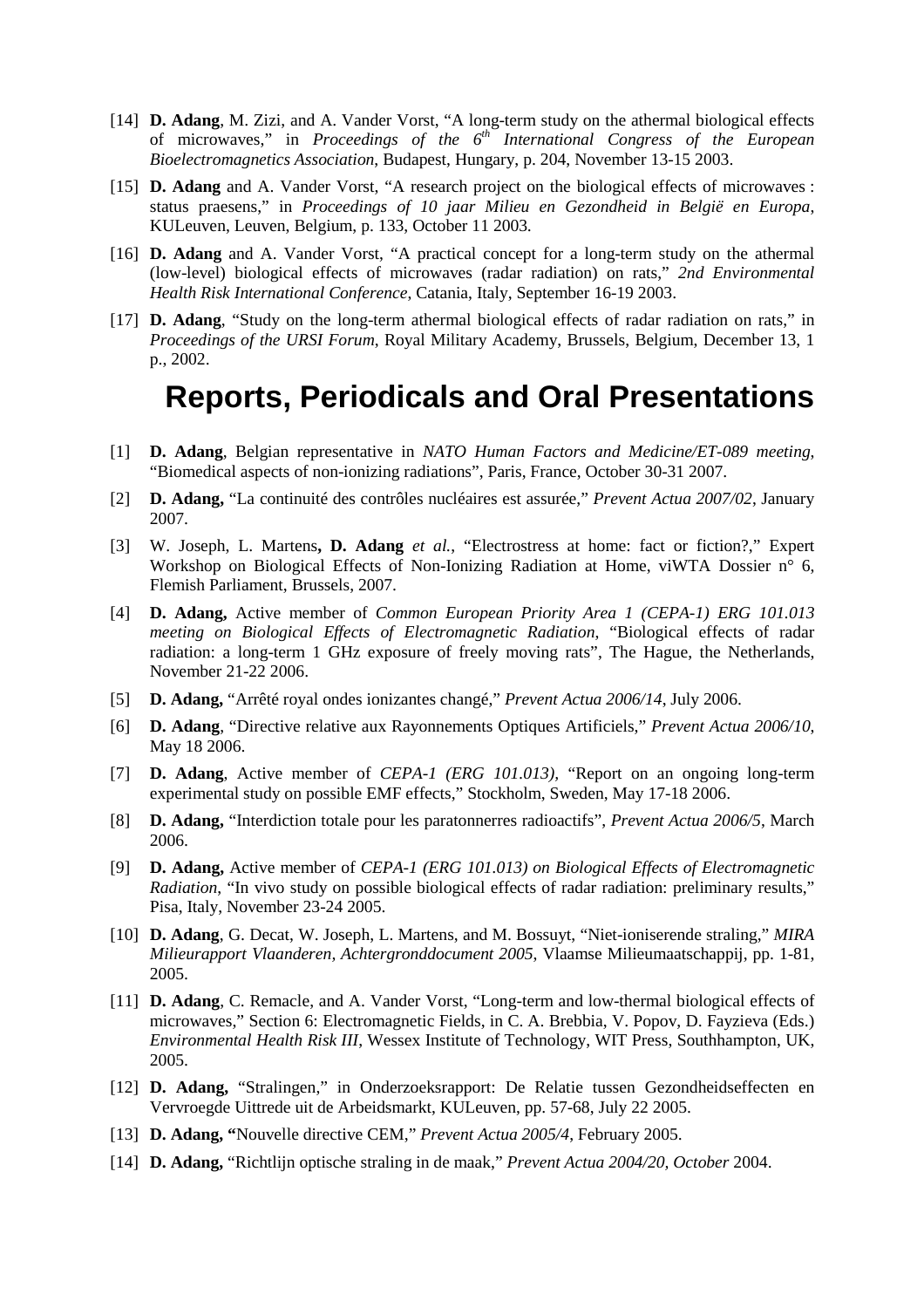- [15] **D. Adang,** "Richtlijn elektromagnetische velden," *Prevent Actua 2004/13*, July 2004.
- [16] **D. Adang**, Active member of *CEPA-1 (ERG 101.013) on Biological Effects of Electromagnetic Radiation*, "Nervous system: cellular and animal studies," Madrid, Spain, February 11-12 2004.
- [17] **D. Adang,** "Industriële radiografie: wetgeving en FANC," *Prevent Actua 2004/1*, 2004.
- [18] **D. Adang**, "Niet-ioniserende straling in de werkomgeving," *Prevent Actua*, November 2003
- [19] **D. Adang**, Active member of *CEPA-1 (ERG 101.013) on Biological Effects of Electromagnetic Radiation*, "Set-up of a long-term animal study on low-level biological effects of microwaves," Brussels, Belgium, March 18-19 2003.
- [20] **D. Adang,** "Computer en straling: een stand van zaken," *Prevent Actua 2002/06*, 2002.
- [21] **D. Adang**, G. Laire, and R. Masschelein, "Niet-ioniserende straling (Radarstraling, GSM,…) in het leefmilieu. De nieuwe communicatiemiddelen als potentiële gezondheidsbedreiging," *Universitaire Studiedagen Arbeidsgeneeskunde*, KULeuven, Leuven, Belgium, March 23 2002.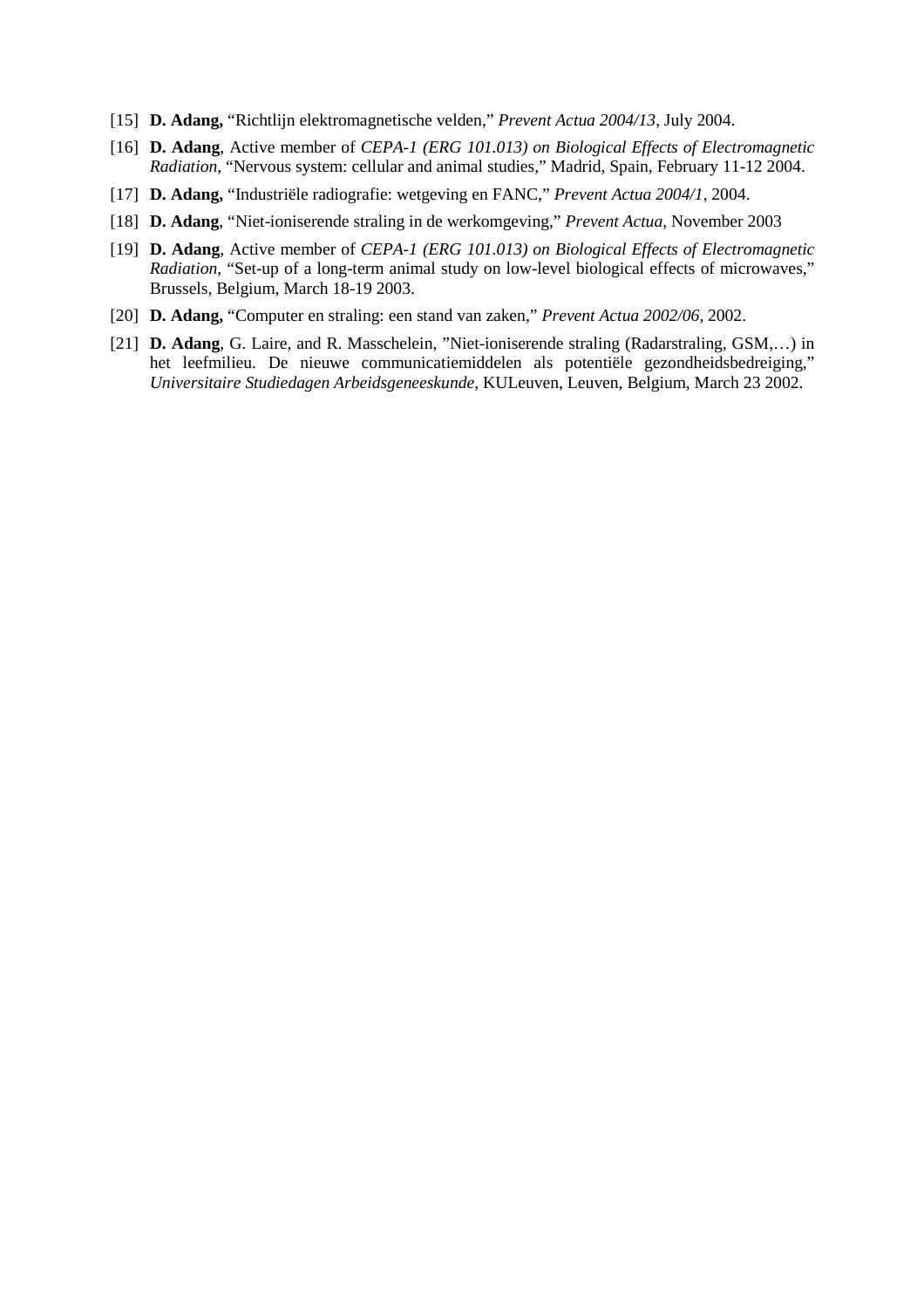### **Glossary Symbols used in the manuscript**

| $Ca^{2+}$      | - Calcium ions                                              |
|----------------|-------------------------------------------------------------|
| D              | - Largest characteristic dimension of the radiating antenna |
| Da             | - Dalton                                                    |
| $\mathbf{e}$   | - Euler's number $(2,718)$                                  |
| $\overline{E}$ | - Electric field vector                                     |
|                | - Frequency                                                 |
| $\frac{f}{H}$  | - Magnetic field vector                                     |
| $K^+$          | - Potassium ions                                            |
| m              | - Mass                                                      |
| ${\bf P}$      | - Electromagnetic power                                     |
| $\overline{P}$ | - Poynting vector                                           |
| $\mathbf R$    | - Boundary                                                  |
| $\delta$       | - Skin depth                                                |
| λ              | - Wavelength                                                |
| $\mu$          | - Tissue magnetic permeability                              |
| ρ              | - Density                                                   |
| σ              | - Tissue conductivity                                       |
| V              | - Volume element                                            |
|                | Assessmented Abbreviations Hood in the Menue                |

#### **Acronyms and Abbreviations Used in the Manuscript**

| 2G           | - Second generation                      |
|--------------|------------------------------------------|
| 3G           | - Third generation                       |
| <b>ACTH</b>  | - Adrenocorticotropic hormone            |
| ANOVA        | - Analysis of variance                   |
| <b>BBB</b>   | - Blood-Brain Barrier                    |
| CORTICO      | - Corticosterone                         |
| CW           | - Continuous Wave                        |
| <b>DAB</b>   | - Digital Audio Broadcasting             |
| DAB-T        | - Digital Audio Broadcasting Terrestrial |
| <b>DCS</b>   | - Digital Communication System           |
| <b>DECT</b>  | - Digital Enhanced Cordless Telephone    |
| <b>DNA</b>   | - Deoxyribonucleic acid                  |
| DVB-T        | - Digital Video Broadcasting Terrestrial |
| <b>EDGE</b>  | - Enhanced Data rates for GSM Evolution  |
| <b>EEG</b>   | - Electroencephalogram                   |
| <b>EHS</b>   | - Electromagnetic Hypersensitivity       |
| <b>ELF</b>   | - Extremely Low Frequency                |
| <b>ELISA</b> | - Enzyme-Linked ImmunoSorbent Assays     |
| <b>EOS</b>   | - Eosinophils                            |
| E-plane      | - Electric Field                         |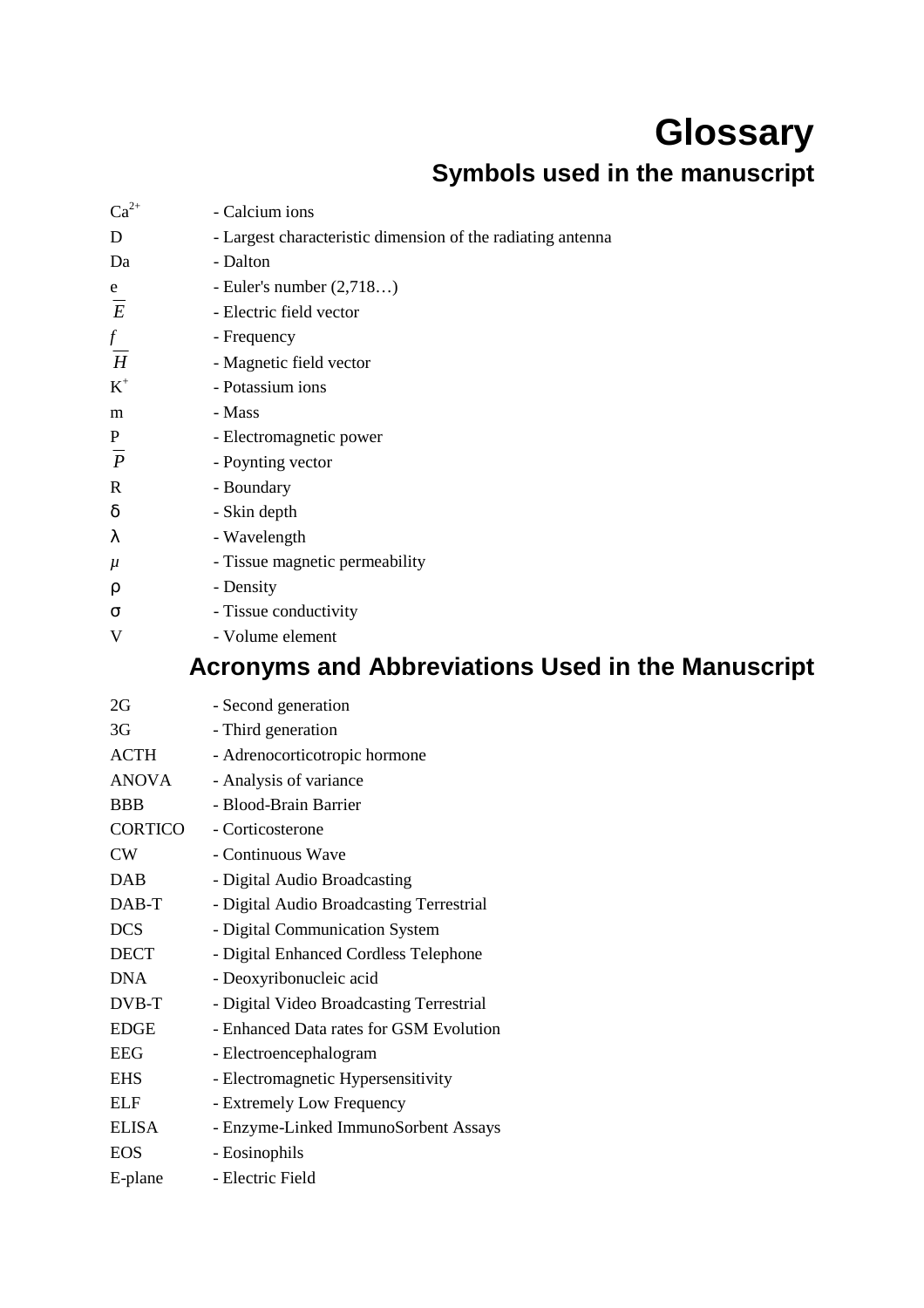| <b>FM</b>     | - Frequency Modulation                                          |
|---------------|-----------------------------------------------------------------|
| <b>GPRS</b>   | - Global Packet Radio Service                                   |
| <b>GSM</b>    | - Global System for Mobile communications                       |
| <b>HCT</b>    | - Haematocrit                                                   |
| HE            | - Haematoxyline-Eosine                                          |
| HF            | - High Frequency                                                |
| HGB           | - Haemoglobin                                                   |
| H-plane       | - Magnetic Field                                                |
| <b>ICNIRP</b> | - International Commission on Non-Ionizing Radiation Protection |
| <b>IEEE</b>   | - Institute of Electrical and Electronic Engineers              |
| kbps          | - Kilobits per second                                           |
| <b>LAN</b>    | - Local Area Network                                            |
| LYM           | - Lymphocytes                                                   |
| M             | - Mean                                                          |
| <b>MCH</b>    | - Mean Corpuscular Haemoglobin                                  |
| <b>MCHC</b>   | - Mean Corpuscular Haemoglobin Concentration                    |
| <b>MCV</b>    | - Mean Corpuscular cell Volume                                  |
| <b>MOC</b>    | - Monocytes                                                     |
| <b>NEUT</b>   | - Neutrophils                                                   |
| ODC           | - Ornithine Decarboxylase                                       |
| <b>PCR</b>    | - Polymerase Chain Reaction                                     |
| <b>PHA</b>    | - Phytohaemagglutinin                                           |
| pps           | - Pulses per second                                             |
| PW            | - Pulsed Wave                                                   |
| <b>RBC</b>    | - Red Blood Cell                                                |
| <b>RETIC</b>  | - Reticulocytes                                                 |
| RF            | - Radiofrequency                                                |
| <b>RLAN</b>   | - Radio LAN                                                     |
| rms           | - Root-mean-square                                              |
| SА            | - Specific Absorption                                           |
| SAR           | - Specific Absorption Rate                                      |
| <b>SD</b>     | - Standard Deviation                                            |
| <b>SPSS</b>   | - Statistical Packages for Social Sciences                      |
| TDMA          | - Time Division Multiple Access                                 |
| <b>TETRA</b>  | - Terrestrial Trunked Radio                                     |
| <b>UCL</b>    | - Université catholique de Louvain                              |
| <b>UMTS</b>   | - Universal Mobile Telecommunications System                    |
| VHF           | - Very High Frequency                                           |
| WBC           | - White Blood Cell                                              |
| <b>WHO</b>    | - World Health Organization                                     |
| WiFi          | - Wireless Fidelity                                             |
| WiMAX         | - Worldwide Interoperability for Microwave Access               |
| WLAN          | - Wireless LAN                                                  |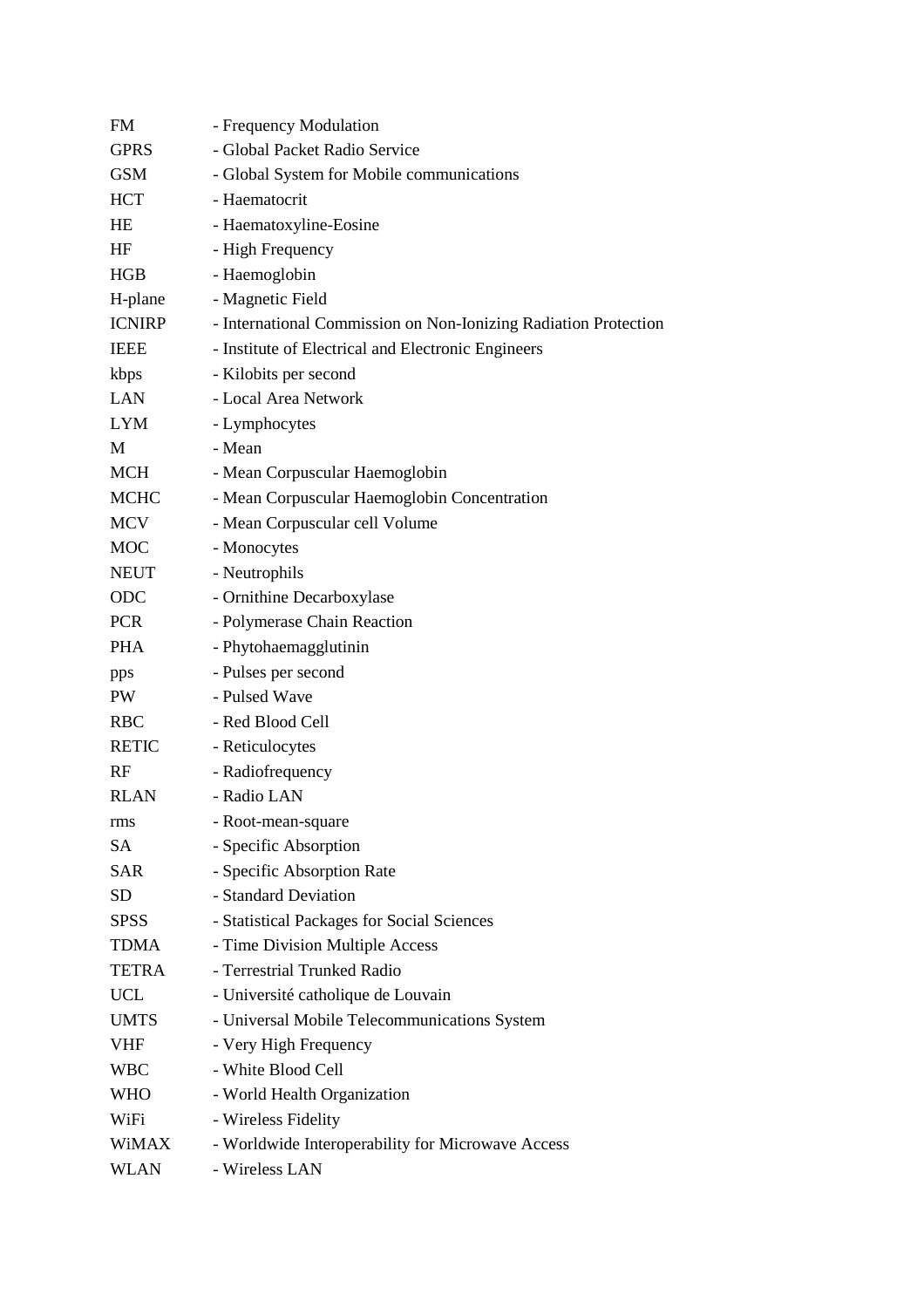## **Introduction**

The last decade new technologies in personal communication have led to an increased exposure of the public to electromagnetic waves. Microwaves are used extensively both in the private atmosphere as on the work place. We are all subject to electromagnetic fields produced by cellular telephony, wireless communication devices, radars, *etc*. In the perspective of human health, millions of people are nowadays exposed to low-level microwaves, with the prospect that these newly evolved patterns will continue on a lifelong basis.

These recent electronic devices and systems overwhelm the natural electromagnetic environment with more intense fields. This growth of radiofrequency (RF) fields is further complicated by the advent of digital communication techniques. In many applications, these microwave fields are systematically interrupted (pulsed) at low frequencies.

Microwave applications in the industry have increased over the past 40 years. Microwaves have become commonplace on the occupational scene. Throughout the manufacturing industries, new processes are all the time being developed using latest microwave technology. Workers may be continuously exposed to fields from a plethora of sources. In particular, this is certainly true for military personnel in operation. Besides, it is not uncommon to observe a high concentration of communication devices – mobile or ground-based – (satellite communication, high frequency (HF) transmitting antennas, radars, …) implanted on a small compound in the immediate surrounding of personnel.

From the point of view of biological evolution, the omnipresent electromagnetic radiation due to the proliferation of man-made sources constitutes a very recent physical factor in the environment. The last ten years, everyone is exposed to a complex mix of electromagnetic fields at higher intensities than ever before.

The World Health Organization (WHO) and other international agencies have developed standards and guidelines, which are based on thermal and acute effects of microwaves. However, the debate on the biological effects of long-term exposure to electromagnetic waves remains unresolved. With the expanding use of microwaves, the general population is becoming increasingly aware of and even concerned about the potential adverse effects of these electromagnetic fields of different frequencies and transmission modes.

Therefore, the WHO stimulates further investigation about the biological long-term effects of lowlevel exposure to microwaves.

That is what this thesis is about: the work concentrates on the biological effects observed in an animal study with rats that have been exposed to low-level microwaves during almost all their lifetime. The basic input comes from periodical blood samplings which have been performed during the entire exposure period together with the mortality study at the end of the experimental period.

This thesis is divided in four parts:

In the first part the complete format and the fundamentals of the experiment will be described in detail.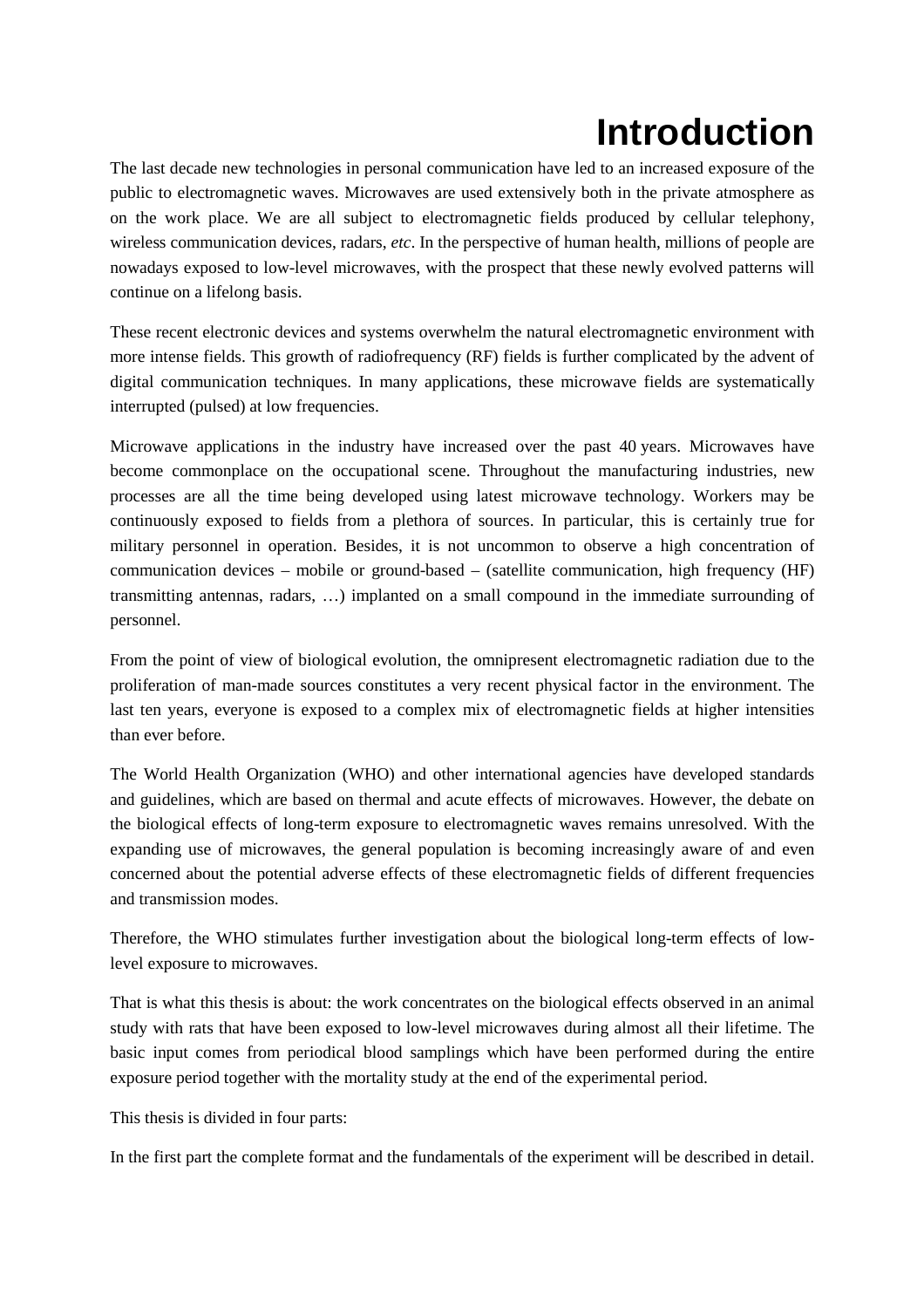The frame of the study will be designed in chapter one.

In chapter two, today's radiofrequency environment will be presented and the choice for the frequencies used in the experiment will be explained. A section will be devoted to possible biological implications of continuous wave *versus* pulsed wave exposure. Thermal and low-thermal considerations about exposure parameters will be made in the next section. Experiments showing or not an influence of microwave exposure on the integrity of the blood-brain barrier will be shortly discussed in a following section.

An exhaustive description of our experiment will be the main subject in chapter three. Practical solutions for encountered problems will be presented together with the selection of the haematological parameters which will be investigated after the periodical blood samplings.

In the second part, the statistical analysis of the laboratory results regarding the haematological parameters will be performed. Period by period, differences observed between exposed and shamexposed groups will be tested on their statistical significance.

In the third part, preliminary results of our behavioural study on rats regarding possible cognitive effects of microwaves will be presented. It is an onset for further research in this domain. The second chapter will deal with a mortality study applied to the four populations of rats that have been almost life-long exposed to low-level microwaves. Not so many studies have included a mortality study in their design because of the long-term dedication to this labour-intensive scientific project.

Part four is in the line of the mortality study; an anatomopathological study of a sample of rats taken out of each exposed group will be performed. The histopathological examination of all rats goes beyond the scope of this thesis.

The summary of the findings will be written in the final conclusion, which is also an impulse for further discussion and scientific study.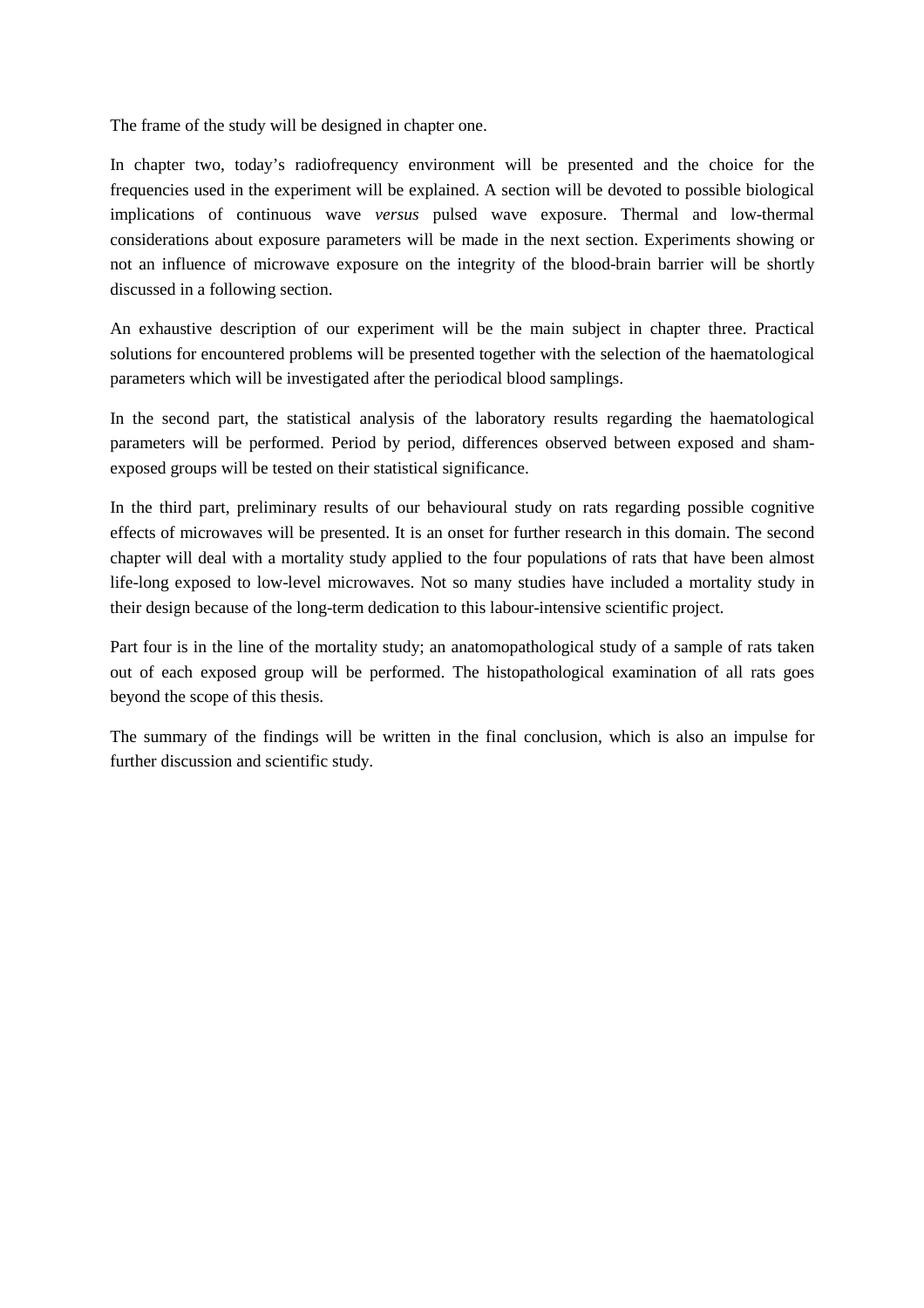## **Conclusion**

There are three parts in this conclusion. One summarizes the results we have obtained. In the second, we present personal comments that we consider coming out of these results. In the third, we present suggestions for future research, on the basis of the results.

We have exposed four groups of 31 rats (sham-exposed, 970-MHz CW, 970-MHz PW, and 9.70-GHz CW), simultaneously, two hours a day, seven days a week during 21 months. The effect of two frequencies, together with two exposure modes, continuous wave and pulsed waves, has been investigated.

In the discussion related to the blood analysis results, we considered an exposure period of 18 months, because the last blood sampling has been performed 18 months after the start of the exposure. After this 18<sup>th</sup> month, the exposure of the rats has continued for three months to prolong the total exposure period. These three more months of exposure increase the surveillance period in relation with the mortality study we performed. The results are described in Part III, Chapter 2. After those 21 months of exposure, the rats have been kept for another three months, but without exposure.

Because of practical constraints related to blood sampling and feasibility of blood analyses, the 18 first months of exposure have been subdivided in five periods of approximately three months. In practice, blood samplings have been performed after 0, 3, 8, 11, 14, and 18 months of exposure.

After each period, we have compared the parameters of the exposed groups with those of the shamexposed group. In part II of this thesis the results of the blood analysis have been presented. Several statistically significant differences have been found between each of the exposed groups and the shamexposed group.

Synoptic tables in chapter 1 of Part II summarize the parameters for which a statistically significant result has been obtained in at least one out of the three exposed groups for each period. The statistically significant values ( $p < 0.05$ ) have been marked with an asterisk in those synoptic tables. For the sake of completeness, the values for the other exposed groups - even if not significant - are filled out in the table too.

The most obvious result is the findings in the monocytes, where a remarkable increase is brought to the fore after both a 3-month and 8-month exposure to microwaves.

Monocytes are part of the immune system and are the biggest of all leucocytes. Monocytes are the precursors of macrophages which play a role in the elimination of bacteria, fungi, particles foreign to the body and dead or damaged cells.

It is very remarkable that in all the exposed groups, one can notice an increase compared to the shamexposed group. This finding points to a stress response in the blood-forming system after a long-term exposure to low-level microwaves. A possible hypothesis is that the exposure induces an increased myelopoietic reaction which results in a stimulation of the monocyte formation in the blood. It is as if the living organism reacts to a foreign aggression or intrusion.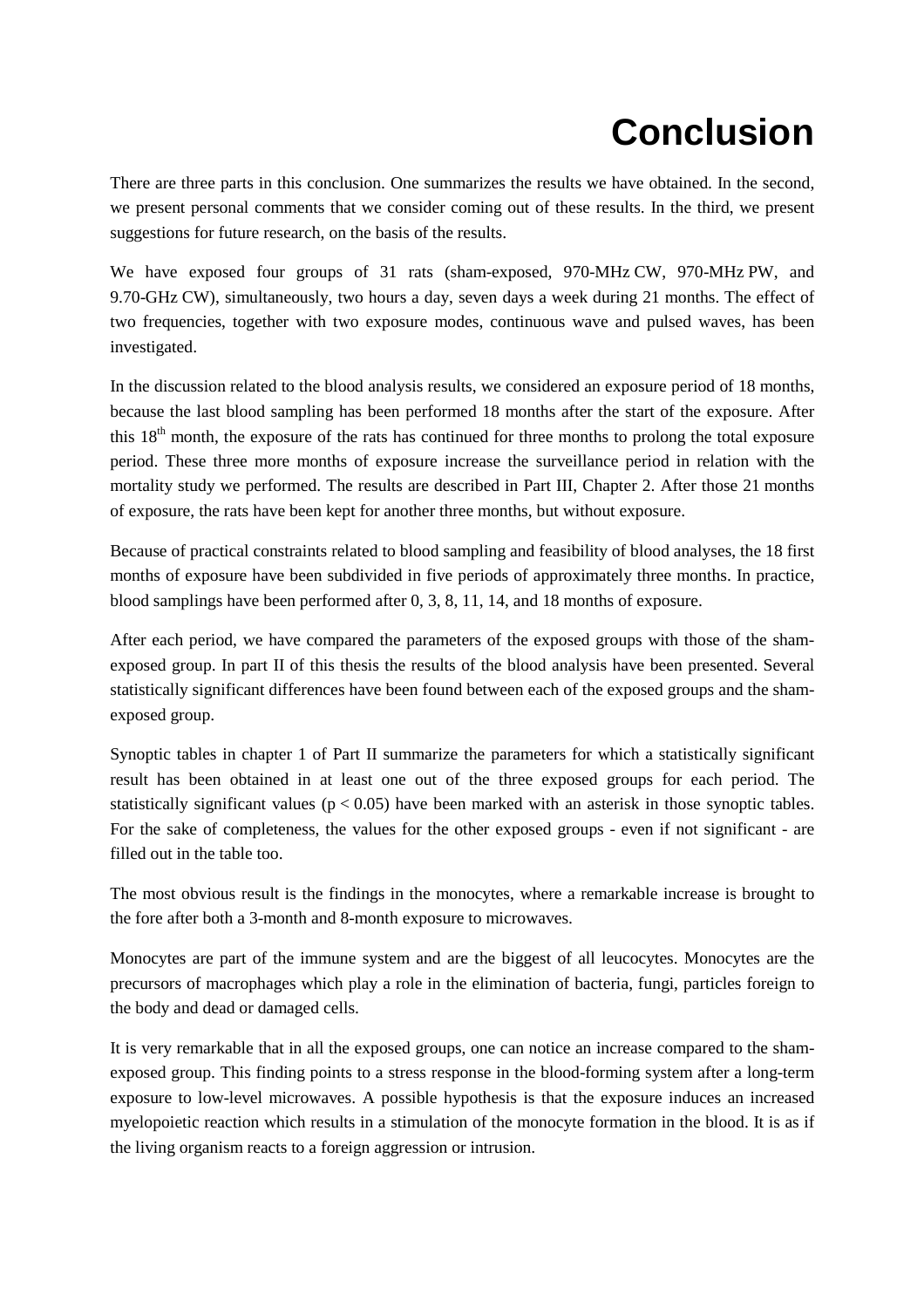The statistical significant increase in erythrocyte count and changes in derived indices after three months of exposure is another indication supporting the hypothesis of a stimulating effect of microwave exposure onto the haematopoiesis.

After 11 and 18 months of exposure, statistically significant increases in other types of leukocytes are demonstrated. Leucocytes and neutrophils show an increase of about 30% compared to the shamexposed group after 18 months of exposure. This may be an indication of a long-term effect, even under low-thermal conditions.

When the entire exposure period is considered, statistically significant results are observed in the CW groups as well as in the PW group. The number of statistically significant results found in the PW group is about the half of the number in the CW groups (8 *vs.* 15).

As behaviour is the most sensitive measure of biological effects, we evaluated the feasibility of setting-up a behavioural study with rats that have been exposed to microwaves. We put two populations to the test. Each population was composed of an effective exposed group of rats and a sham-exposed group. One population was the 970-MHz PW exposed group that already has been exposed for 15 months. The second population was a group of rats that has been exposed for two months. Both groups were subject to an object recognition task. We found that the rats that have been exposed for two months show normal exploratory behaviour. The rats that have been exposed for 15 months do not make the distinction between a familiar object and an unknown object. It has to be said that this experiment was set-up only as a feasibility study for further research related to behavioural changes due long-term microwave exposure and therefore we used the group of rats that already has been exposed for 15 months in another experiment. However, this was the case for the related shamexposed group either. Our finding has to be considered more as a trend than as an undisputable result, but the trend is obvious.

On its turn, the mortality study which has been described in Part III, Chapter 2, points towards a biological effect of microwaves. All the exposed groups show survival rates beneath the mean survival rate of non treated rats of the same age.

This effect becomes clearer after a three-month follow-up period after the exposure has been stopped. Roughly, the mortality rate in the exposed groups is twice that of in the sham-exposed group. An increased mortality can be consistent with an alteration in the monocyte count and/or total leucocyte count in the peripheral blood, since leucocytes take part in an overall immune response of the body against foreign organisms in the broadest sense.

We continue by giving some personal comments. First of all, an important reminder in these is that one must be careful when wishing to extrapolate results obtained on animals to possible effects on human beings. This requires an understanding and appreciation of biophysical principles, interspecies scaling, and the selection of biomedical parameters that reflect basic physiological functions. Because of the use of animals as a surrogate for humans in hazard analysis, one must create a set of experimental conditions which are as relevant as possible for the purpose of the study. Many factors, such as methods of animal care, the role of circadian rhythms, temperature and humidity, etc., as well as physiological interactions, must be considered in experimental design and analysis of the results. One should not extrapolate to man, results obtained in small laboratory animals without consideration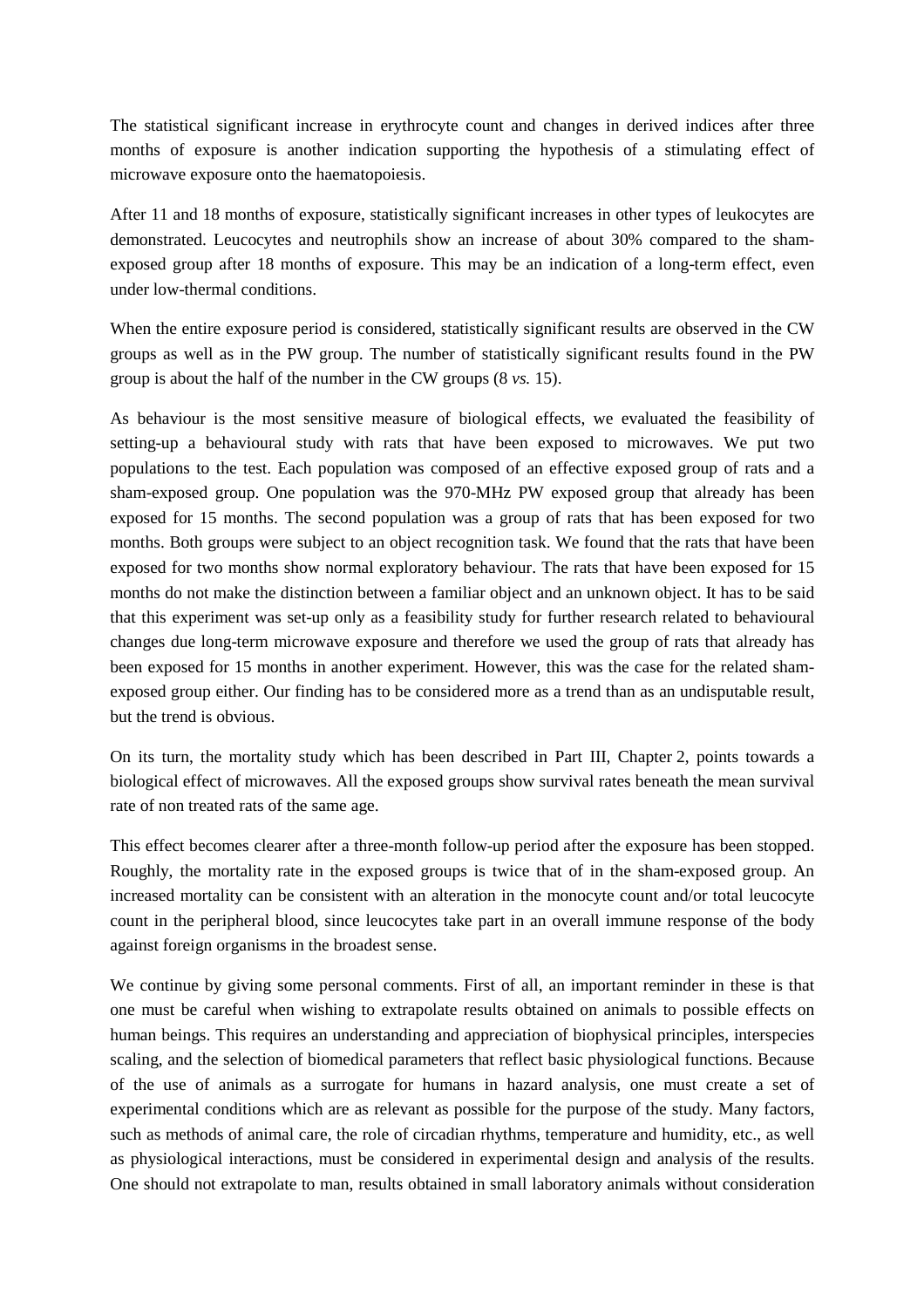of size. To produce an identical whole-body average specific absorption rate one must scale from one frequency to another. We may state that we have taken into account as much as practically possible these advices in the design of the experimental protocol.

1. Our study was based on low-level long-term exposure. Long-term here is defined as an exposure for a very significant part of rat lifetime. One can roughly state - by way of an indication - that 21 months of rat exposure corresponds to a human exposure during 63 years.

2. Our results give one more indication that there are microwave biological effects. As there exist vulnerable subpopulations in our society (people with a weak immune system, children, elderly,…) the application of the precautionary principle should be advisable.

3. As already mentioned in literature, we observed that trends on behavioural effects can be observed after a shorter exposure time than physiological results can. This is certainly true when the entire exposure period annex follow-up period is considered.

4. Increased mortality of the exposed rats with respect to non-exposed rats is a significant result. This tendency remains when we compare this mortality rate with mortality in a reference group from the breeding colony where our rats originated from. The mortality rate of the sham-exposed group is similar to the mortality rate in this reference group, while the mortality rate in exposed groups is nearly 50% higher than in this unexposed reference group.

Very interesting to observe is the fact that while mortality is significantly higher at the age of 25 months (including a 21-month exposure), mortality increases to about twice mortality of non-exposed rats after a further 3-month non-exposure period of time.

A clear reason for the increased mortality in microwave exposed groups has not been identified yet. It may be due to a weakening of the immune system, favouring the genesis of decay processes which may result in life-threatening disorders including cardiovascular and pulmonary diseases, cancer or premature aging. The anatomopathological analysis of all rats may assist in finding some more explanations for the increased mortality.

This leads us seamlessly to the last part of the conclusions, namely the recommendations for further research. We should like to introduce them by the following preamble. In its first recommendation (Reference 5, 1993, Chapter 2, Part I), WHO mentions: *In normal thermal environments an SAR of 1-4 W/kg for 30 minutes produces average body temperature increases of less than 1°C for healthy adults*. It then states that this is not to be considered as harmful for human being. On may agree with this, noting carefully, however, that it goes about *a 30-minute exposure of healthy adults*. It should also be well noted that WHO recommends a safety factor of 50, starting however from 4 W/kg while the temperature it wants to limit may be observed for *an SAR of 1-4 W/kg*. This brings the value not to be exceeded at 0.08 W/kg.

In its well-known paper (Reference 10, 1998, Chapter 2, Part I), ICNIRP maintains the same recommendation and the same safety factor, also calculated from 4 W/kg, extending it however to *permanent exposure and to all human beings*, while it does not explicitly justify those two significant extensions.